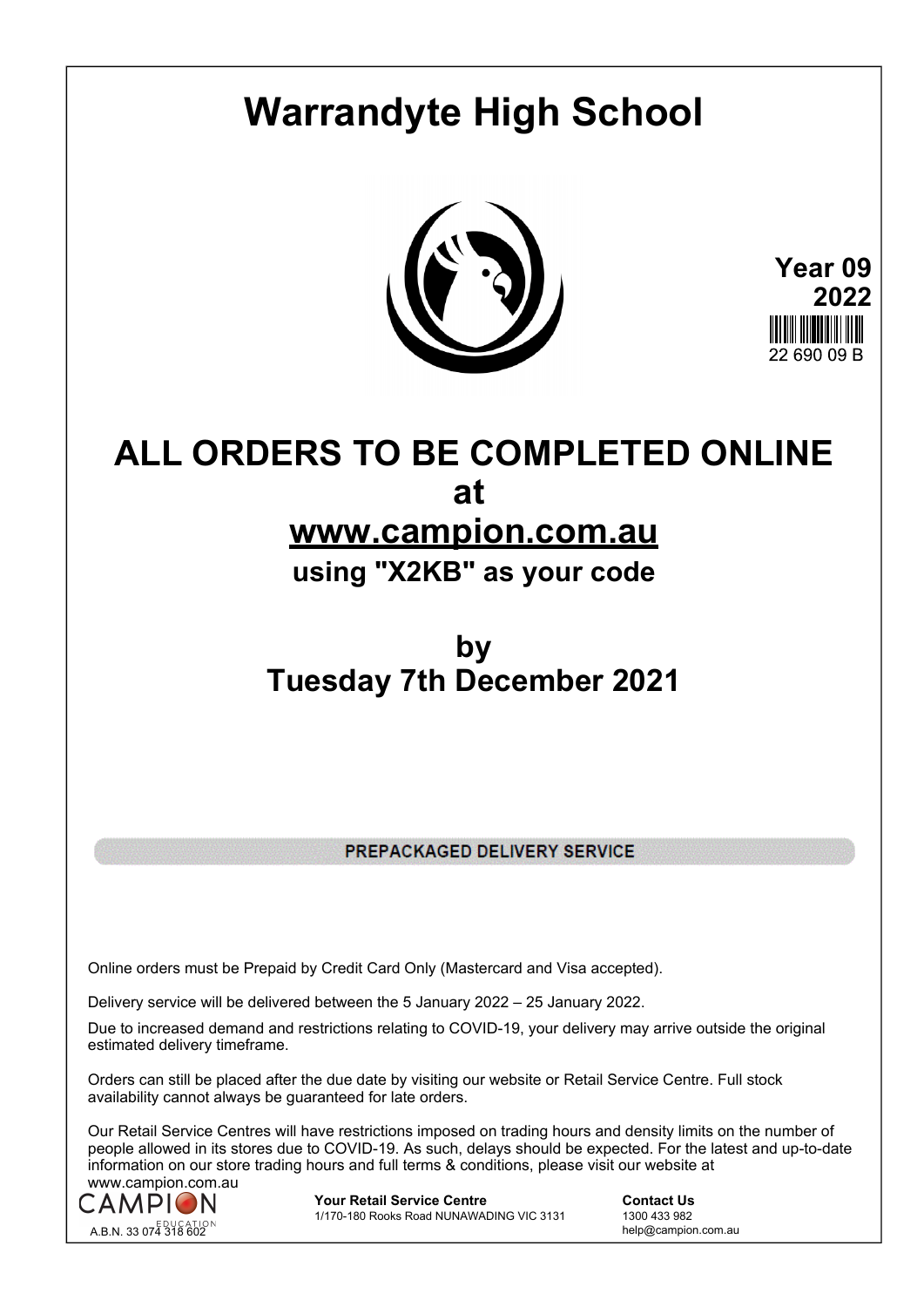| TICK THE BOX FOR THE ITEMS REQUIRED -                                                                                                                                                                                                                                                              |            |                                           | TICK THE BOX FOR THE ITEMS REQUIRED -                                                                                                  |                    |             |                  |
|----------------------------------------------------------------------------------------------------------------------------------------------------------------------------------------------------------------------------------------------------------------------------------------------------|------------|-------------------------------------------|----------------------------------------------------------------------------------------------------------------------------------------|--------------------|-------------|------------------|
| <b>Description</b><br>Price                                                                                                                                                                                                                                                                        | V          | Location                                  | Description                                                                                                                            | Price              | V           | Location         |
| Year <sub>09</sub>                                                                                                                                                                                                                                                                                 |            |                                           | 1 x Visual Art Diary A4 110gsm 60 Sheet/120 Page \$5.65 17                                                                             |                    |             | P58197           |
| Please note that there are digital products (eCode or cCode) on this Resource List.<br>These items can only be ordered online, and cannot be refunded for change of mind.<br>These products are single user licences and are only valid for 1 year (unless otherwise<br>stated).                   |            |                                           | <b>DIGITAL TECHNOLOGY - DIGITAL VIDEO</b><br><b>ANIMATION/MUSIC</b><br>No Text Required                                                |                    |             |                  |
| <b>STUDENT BUNDLE</b>                                                                                                                                                                                                                                                                              |            |                                           |                                                                                                                                        |                    |             | P55135           |
| 1 x Oxford VIC Value Pack Year 9 (Print & Digital) 202\$169.95 1                                                                                                                                                                                                                                   |            | P30146                                    | 1 x Display Book A4 20 Pocket Black Refillable \$2.00 20                                                                               |                    |             | P55151<br>P55442 |
| New Edition for 2022<br>(This bundle is compulsory for all students, and contains printed and digital textbook                                                                                                                                                                                     |            |                                           | 1 x Loose Leaf Refills Reinforced A4 7mm Pkt 50  \$2.10 21<br>1 x Sketch Book 210x297 A4 Spiral 20LF Non/Perf \$2.85 22                |                    |             | P56387<br>P56478 |
| requirements for Humanities, Maths, Science, and English.)                                                                                                                                                                                                                                         |            |                                           | <b>DRAMA</b>                                                                                                                           |                    |             |                  |
| <b>ART</b>                                                                                                                                                                                                                                                                                         |            |                                           | No Text Required                                                                                                                       |                    |             |                  |
| No Text Required                                                                                                                                                                                                                                                                                   |            |                                           |                                                                                                                                        |                    |             | P56095           |
| 1 x Pencils-Coloured Derwent Artist Tin 12 \$37.95 2                                                                                                                                                                                                                                               |            | P56262                                    | <b>ENGLISH</b>                                                                                                                         |                    |             |                  |
| Retain from previous year. Only new students to purchase. (these are needed for Art/<br>Ceramics/ Design & Technology - Materials/ Design & Technology Textiles and Visual<br>Communication Design. Only one packet is required for Year 9 students studying any<br>combination of these subjects) |            |                                           | Student textbook also included in Warrandyte High School STUDENT BUNDLE.<br>1 x Insight Issues: For & Against (Print & Digital)        | $$24.95$ 24 $\Box$ |             | P16159           |
|                                                                                                                                                                                                                                                                                                    | 3 ⊔        | P56201                                    | 1 x Graffiti Moon (P/B) [Cath Crowley]  \$16.99 25                                                                                     |                    |             | P01003           |
| 1 x Visual Art Diary A3 110gsm 60 Sheet/120 Page  \$9.25                                                                                                                                                                                                                                           | 4 O        | P56677                                    | 1 x Notebook 225x175mm Hard Cover Blue 200 pages \$6.75 26                                                                             |                    |             | P51387           |
| <b>CERAMICS</b>                                                                                                                                                                                                                                                                                    |            |                                           |                                                                                                                                        |                    |             | P55135<br>P55151 |
| No Text Required                                                                                                                                                                                                                                                                                   |            |                                           |                                                                                                                                        |                    |             | P55709           |
| 1 x Visual Art Diary A3 110gsm 60 Sheet/120 Page  \$9.25 5                                                                                                                                                                                                                                         |            | P56677                                    | 1 x Loose Leaf Refills Reinforced A4 7mm Pkt 50  \$2.10 30<br><b>NOVELS</b>                                                            |                    |             | P56387           |
| <b>DESIGN &amp; TECHNOLOGY - FOOD STUDIES</b>                                                                                                                                                                                                                                                      |            |                                           | Students are to purchase ONE of the following novels for text study:                                                                   |                    |             |                  |
| No Text Required                                                                                                                                                                                                                                                                                   |            |                                           | 1 x Boy Overboard (Puffin) [Morris Gleitzman] \$16.99 31                                                                               |                    |             | P00287           |
| 1 x Loose Leaf Refills Reinforced A4 7mm Pkt 50  \$2.10 $\top$                                                                                                                                                                                                                                     |            | P55135<br>P56387                          | 1 x Call of the Wild (Popular Penguin) [Jack London]  \$12.99 32                                                                       |                    |             | P01561           |
| <b>DESIGN &amp; TECHNOLOGY - JEWELLERY</b>                                                                                                                                                                                                                                                         |            |                                           | 1 x Will Grayson Will Grayson (P/B) [John Green et al]. \$19.95 33<br>1 x To Kill a Mockingbird (Arrow) (P/B) [Harper Lee]  \$19.99 34 |                    |             | P02105<br>P03073 |
|                                                                                                                                                                                                                                                                                                    |            |                                           |                                                                                                                                        |                    |             | P06720           |
| No Text Required                                                                                                                                                                                                                                                                                   |            |                                           | 1 x My Australian Story - Heroes of Tobruk [David \$16.99 37                                                                           |                    |             | P07314<br>P07835 |
| 1 x Visual Art Diary A4 110gsm 60 Sheet/120 Page  \$5.65                                                                                                                                                                                                                                           | 8 ⊔        | P58197                                    |                                                                                                                                        |                    |             |                  |
|                                                                                                                                                                                                                                                                                                    | $9$ $\Box$ | P55652<br>P56172                          | 1 x Lion: A Long Way Home [Brierley Saroo] \$22.99 38<br>1 x Happiest Refugee - A Memoir (P/B) [Anh Do] \$32.99                        |                    | 39 <b>T</b> | P13579<br>P15425 |
| 1 x Pencils-Coloured Derwent Artist Tin 12 \$37.95 11                                                                                                                                                                                                                                              |            | P56262                                    | 1 x Road to Winter (P/B) [Mark Smith]  \$19.99 40                                                                                      |                    |             | P12438           |
| Retain from previous year. Only new students to purchase. (these are needed for Art/                                                                                                                                                                                                               |            |                                           | 1 x Dog Runner, The (P/B) [MacDibble] \$16.99 41                                                                                       |                    |             | P19004           |
| Ceramics/ Design & Technology - Materials/ Design & Technology Textiles and Visual<br>Communication Design. Only one packet is required for Year 9 students studying any                                                                                                                           |            |                                           | <b>ENVIRONMENTAL WARRIORS</b>                                                                                                          |                    |             |                  |
| combination of these subjects)                                                                                                                                                                                                                                                                     |            |                                           |                                                                                                                                        |                    |             | P51626           |
| <b>DESIGN &amp; TECHNOLOGY - MATERIALS</b>                                                                                                                                                                                                                                                         |            |                                           | <b>FILM APPRECIATION</b>                                                                                                               |                    |             | P55153           |
| No Text Required                                                                                                                                                                                                                                                                                   |            |                                           | No Text Required                                                                                                                       |                    |             |                  |
| 1 x Visual Art Diary A4 110gsm 60 Sheet/120 Page  \$5.65 12                                                                                                                                                                                                                                        |            | P58197                                    |                                                                                                                                        |                    |             |                  |
| 1 x Display Book A4 20 Pocket Black Refillable \$2.00 13                                                                                                                                                                                                                                           |            | P55442                                    | 1 x Display Book A4 20 Pocket Black Refillable \$2.00 45                                                                               |                    |             | P55151<br>P55442 |
| 1 x Pencils-Coloured Derwent Artist Tin 12 \$37.95 14                                                                                                                                                                                                                                              |            | P56262                                    | <b>FORENSIC SCIENCE</b>                                                                                                                |                    |             |                  |
| Retain from previous year. Only new students to purchase. (these are needed for Art/<br>Ceramics/ Design & Technology - Materials/ Design & Technology Textiles and Visual<br>Communication Design. Only one packet is required for Year 9 students studying any<br>combination of these subjects) |            |                                           | No Text Required                                                                                                                       |                    |             |                  |
|                                                                                                                                                                                                                                                                                                    |            |                                           |                                                                                                                                        |                    |             | P55152           |
|                                                                                                                                                                                                                                                                                                    |            | P56172<br>P55652                          | <b>GAME SENSE</b>                                                                                                                      |                    |             |                  |
| <b>DESIGN &amp; TECHNOLOGIES - TEXTILES</b>                                                                                                                                                                                                                                                        |            |                                           | No Text Required                                                                                                                       |                    |             |                  |
| No Text Required                                                                                                                                                                                                                                                                                   |            |                                           |                                                                                                                                        |                    |             |                  |
| 22 L0690 09 B - Warrandyte High School Year 09                                                                                                                                                                                                                                                     |            | Printed: Thursday 14 October 2021 6:56 AM | (@ denotes price G.S.T. exempt)                                                                                                        |                    |             | V1 Page 2 of 3   |